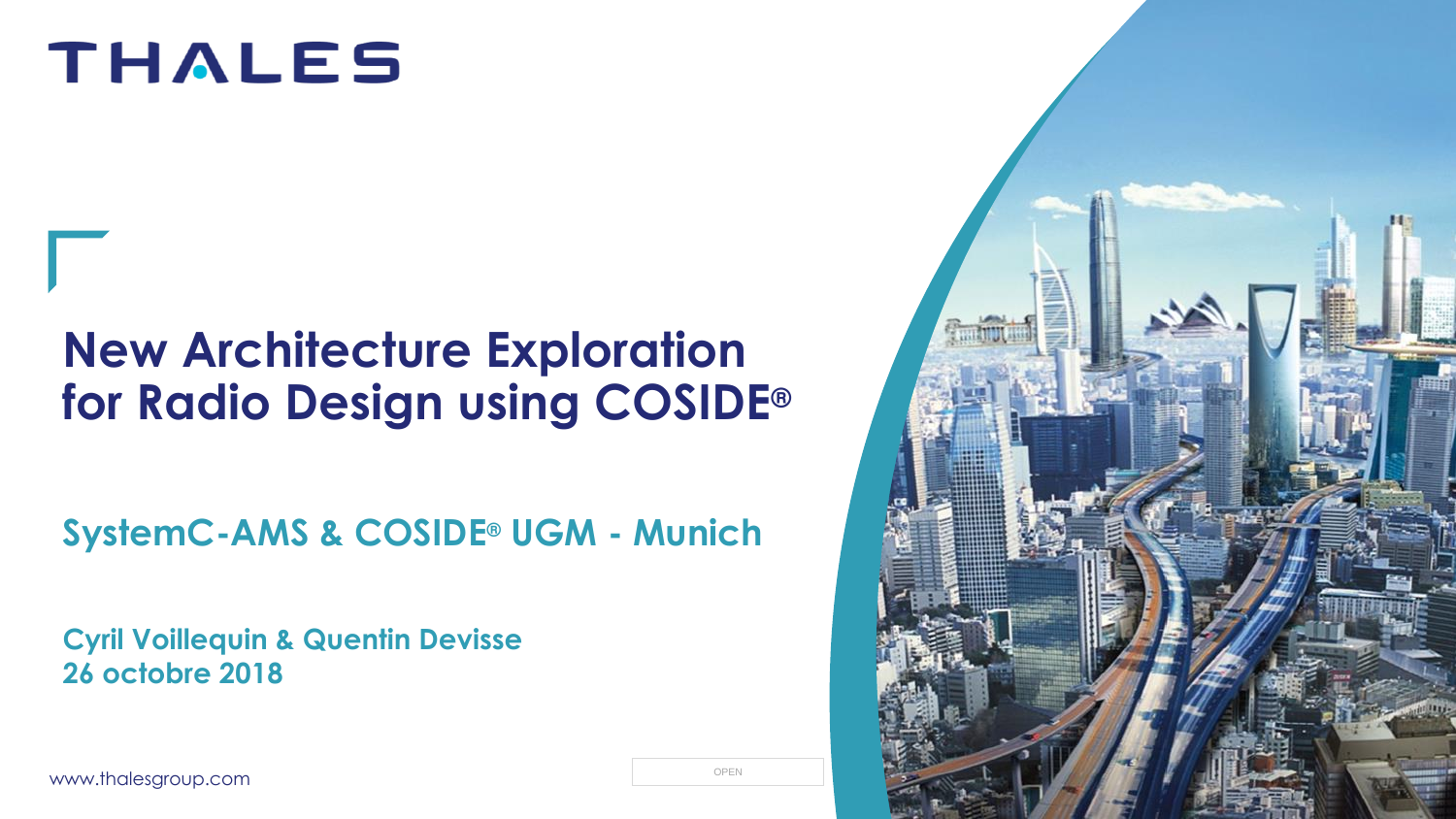# **On going projects in Thales**

#### ▌ **CONTACT, Europe's largest software-defined radio program**

- Addressed to the whole French army
- Unique collaborative fight feature

#### ▌ **Continuous innovations in all radio bands**

- Internet in HF band
- Multi-bands radio
- Video on soldier's radio
- > Satcom terminals in Ka band













# THALES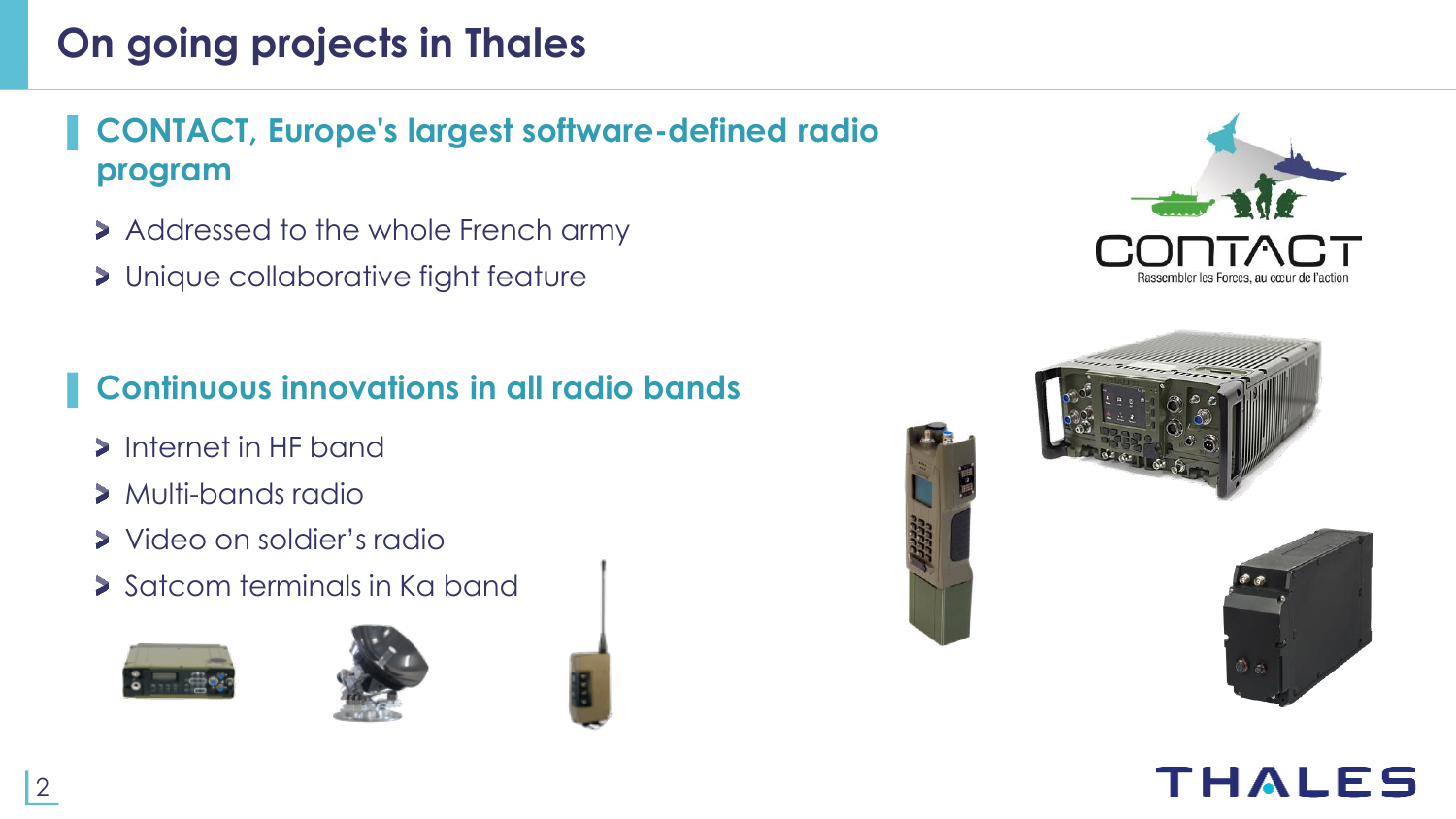#### ▌**Whatever the product (civil and defense)**

- More features (multi bands, multi modes, scalability, modularity)
- More bandwidth (tactical com : from few kHz up to 1GHz)
- $\geq$  More compact  $\rightarrow$  Miniaturizing RF parts
- $\ge$  Less consumption  $\rightarrow$  improve autonomy

 **New Radio Chain architectures becomesmore and more complex with an increasing part of digital and digitized functions in RF**

Traditional analog vs Highly digital architecture (RF, analog, digital to enhance RF)

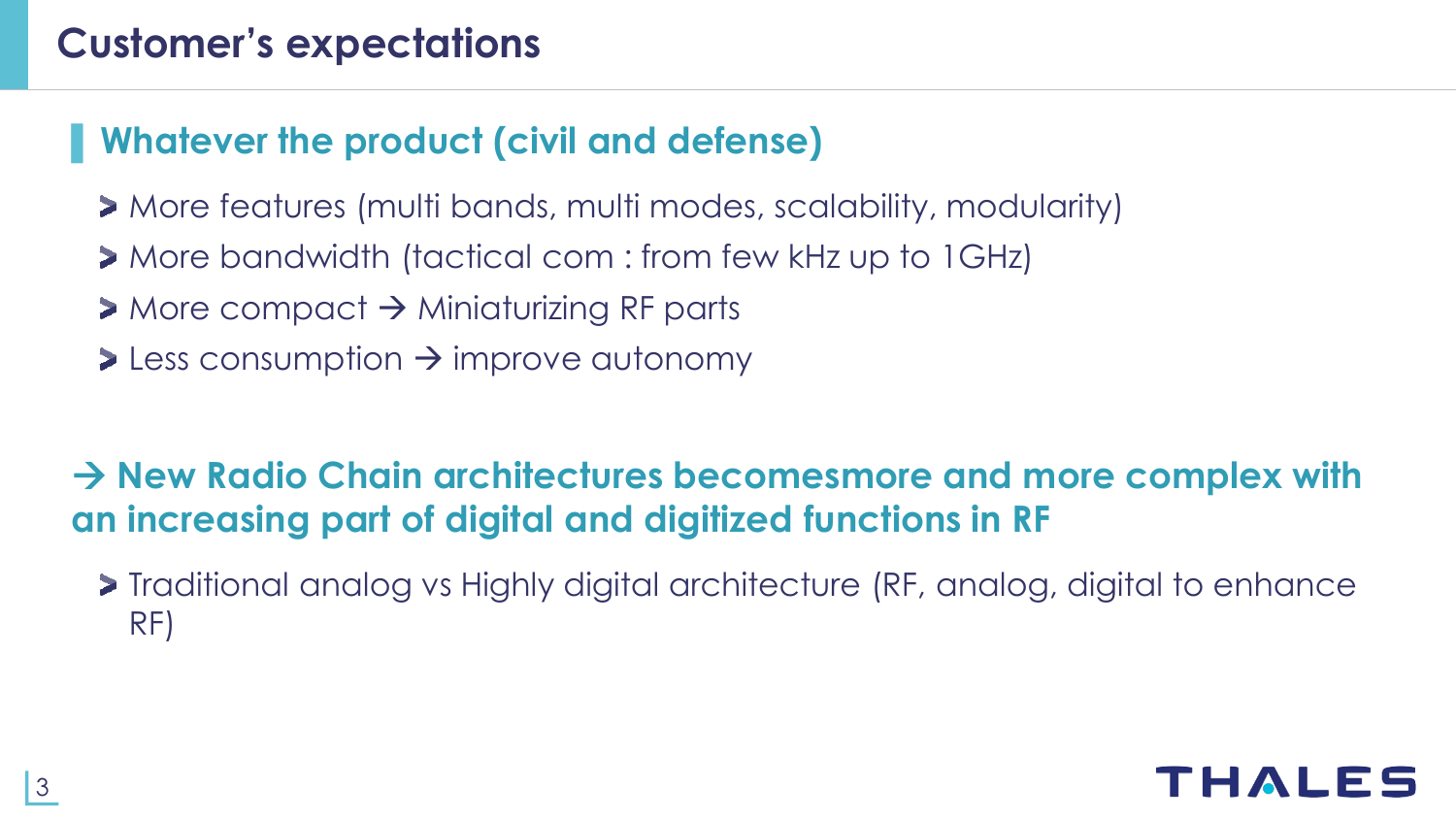#### ▌ **Different level of Virtual prototyping expectation**

**Level 1** : system level Virtual Prototyping



- Involving **both Hardware** (RF, analog, conversion) and **Firmware** (FPGA, DSP)
- Digital requirements (eg #cores)
- RF requirements (power, linearity, ...)
- Interfaces (data rate, BW)
	- **→ Can the global system handle one or several given waveforms ?**

#### **FEIAL**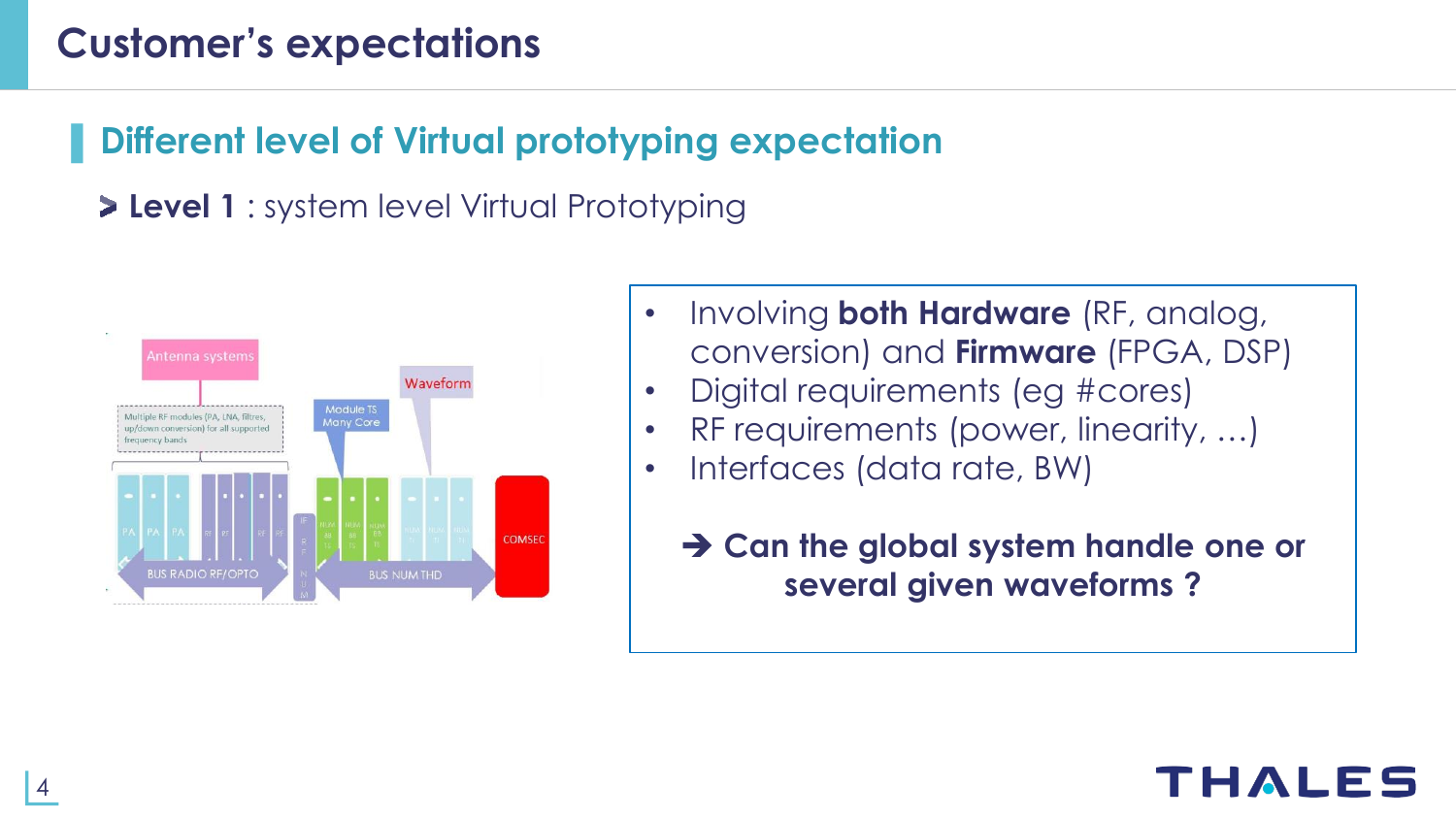

#### **Explore quickly a wide range of possible architectures based on several criteria, eg :**

- 1. Criteria : NF<10dB and a MIN<signal level @ ADC input<MAX
- 2. More than1000 possible configurations computed
- 3. 5 configurations remaining (all criteria completed)
- 4. Deeper analysis of these 5 config @ Level 3

#### **So far : PASS BAND (intuitive but huge time of computation) → Next step : ENVELOPE data type**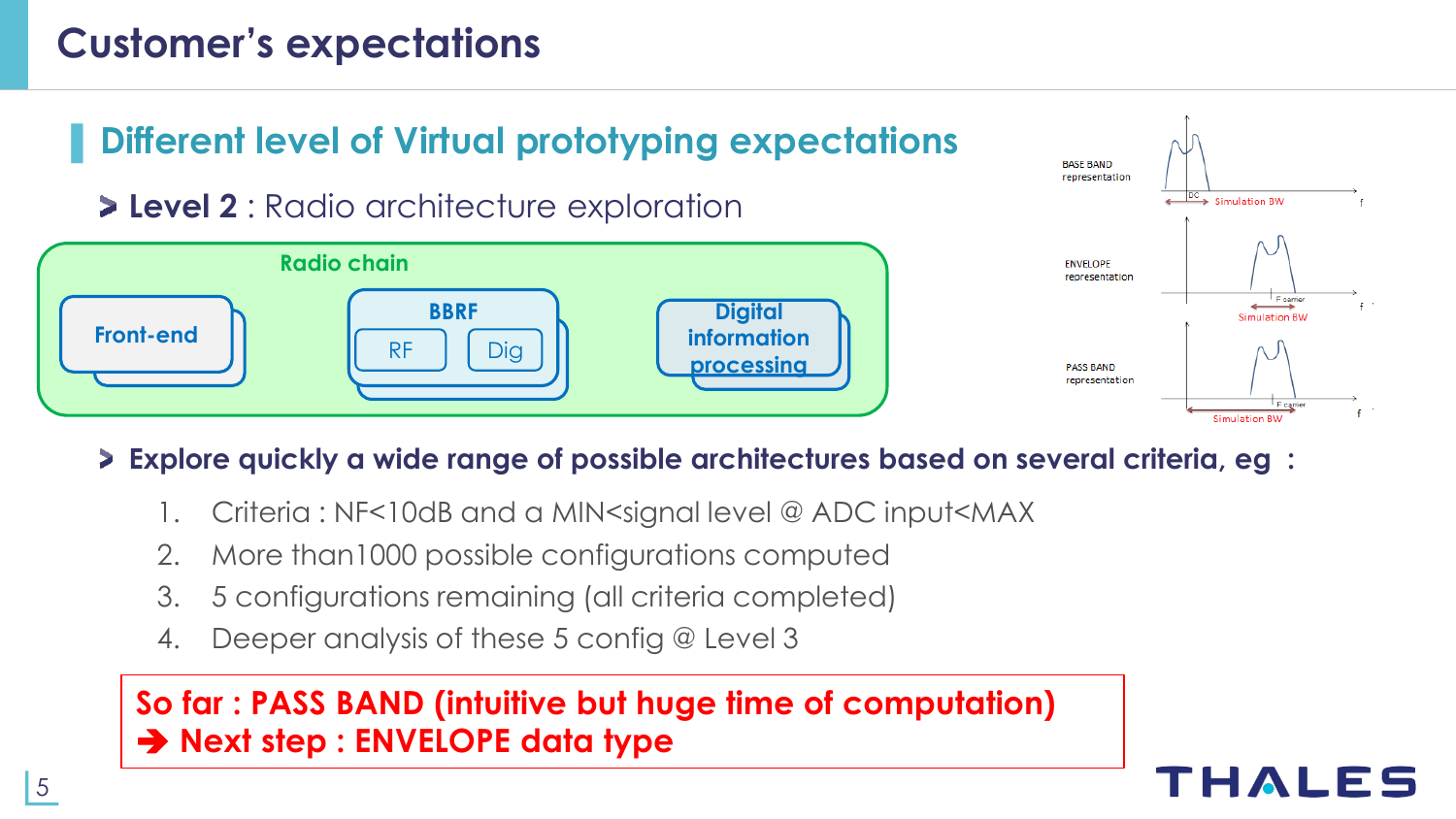#### ▌ **Different level of Virtual prototyping expectations**

**Level 3** : Accurate modelling & simulation of selected configurations (from Level 2)



- More accurate models (additional non-linear effects, parameters dispersoin, Temperature effect, time response, …)
- Introduction of S-parameters models (matching impedance, more real RF behavior) coming from measurements or components providers
- Dynamic behavior (Matlab AGC & ALC algorithm import, waveform added)

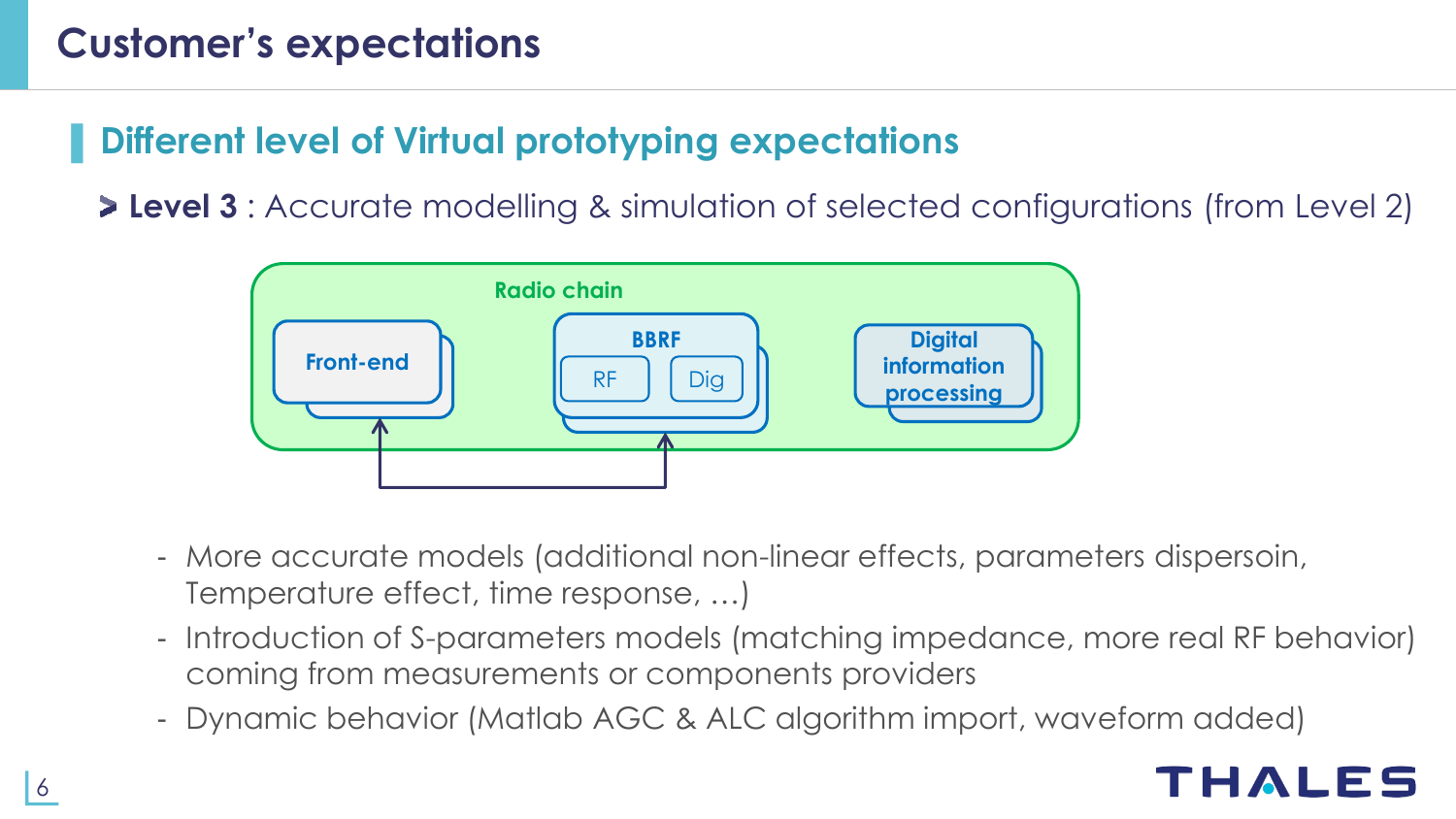# **Current methodology**

# ▌**Not unified methodology**

- A lot of modeling and simulation tools (Excel, SystemVue, MATLAB/Simulink, Cadence, Mentor, etc.) to cover all trades (RF, digital, system, etc.) but not connected together to cover all simulations needs
- Often usable only by specialists and expert (i.e. Excel sheet with "personal" macro)

▌ **Hard to share information between teams and between trades (SW/HW and Analog/Digital) during all design cycle**

#### ▌ **Interest in a Modelling & Simulation tool that :**



- Make Radio system modelling, simulation, design more efficient (Design ROI)
- Cover RF, analog and digital system functions
- Model import/export with other simulation tools (i.e. Matlab legacy model)
- Able to cover different level (granularity) of modelling

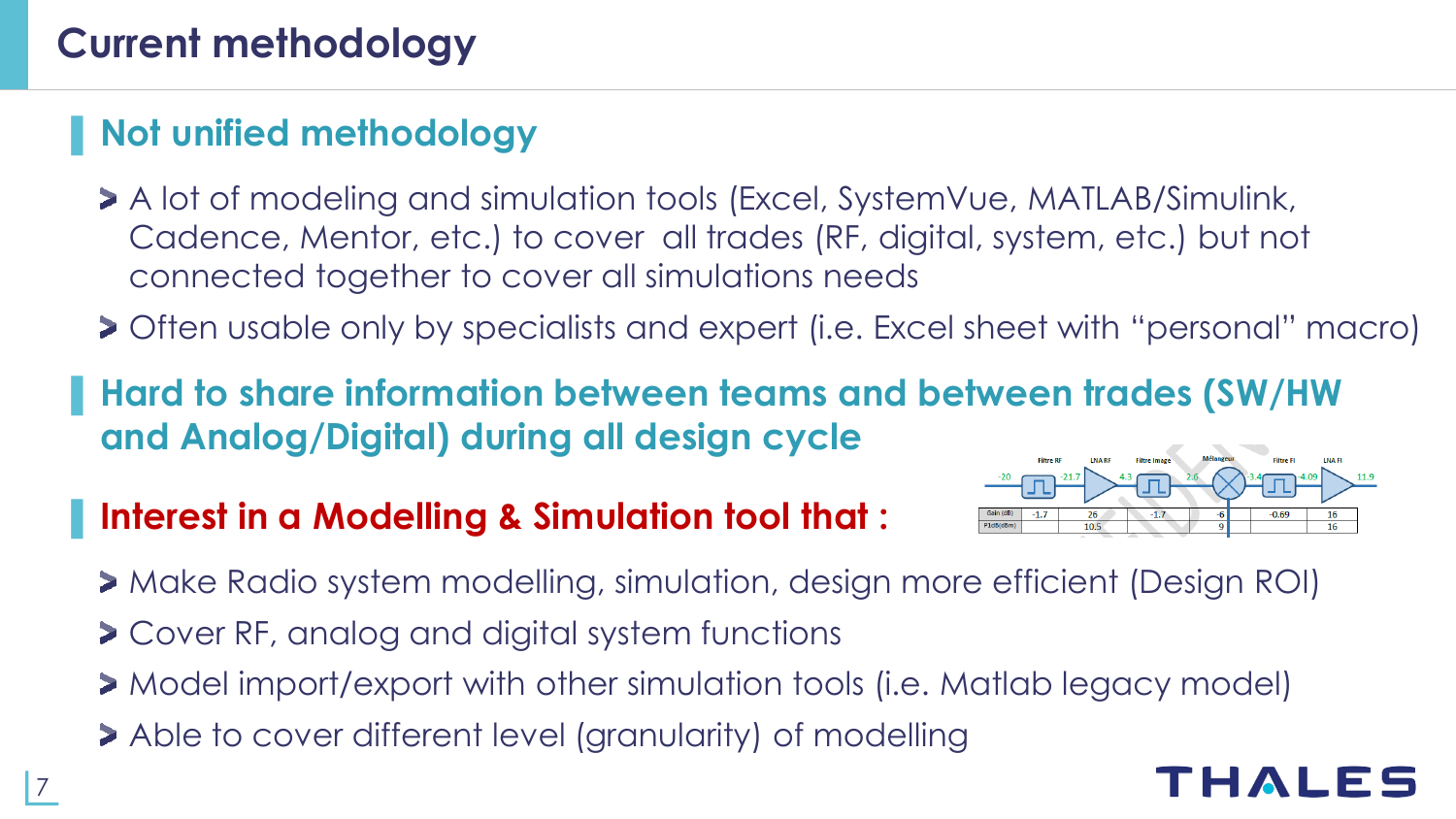### **Virtual Prototyping of Radio Chain with COSIDE®**



#### THALES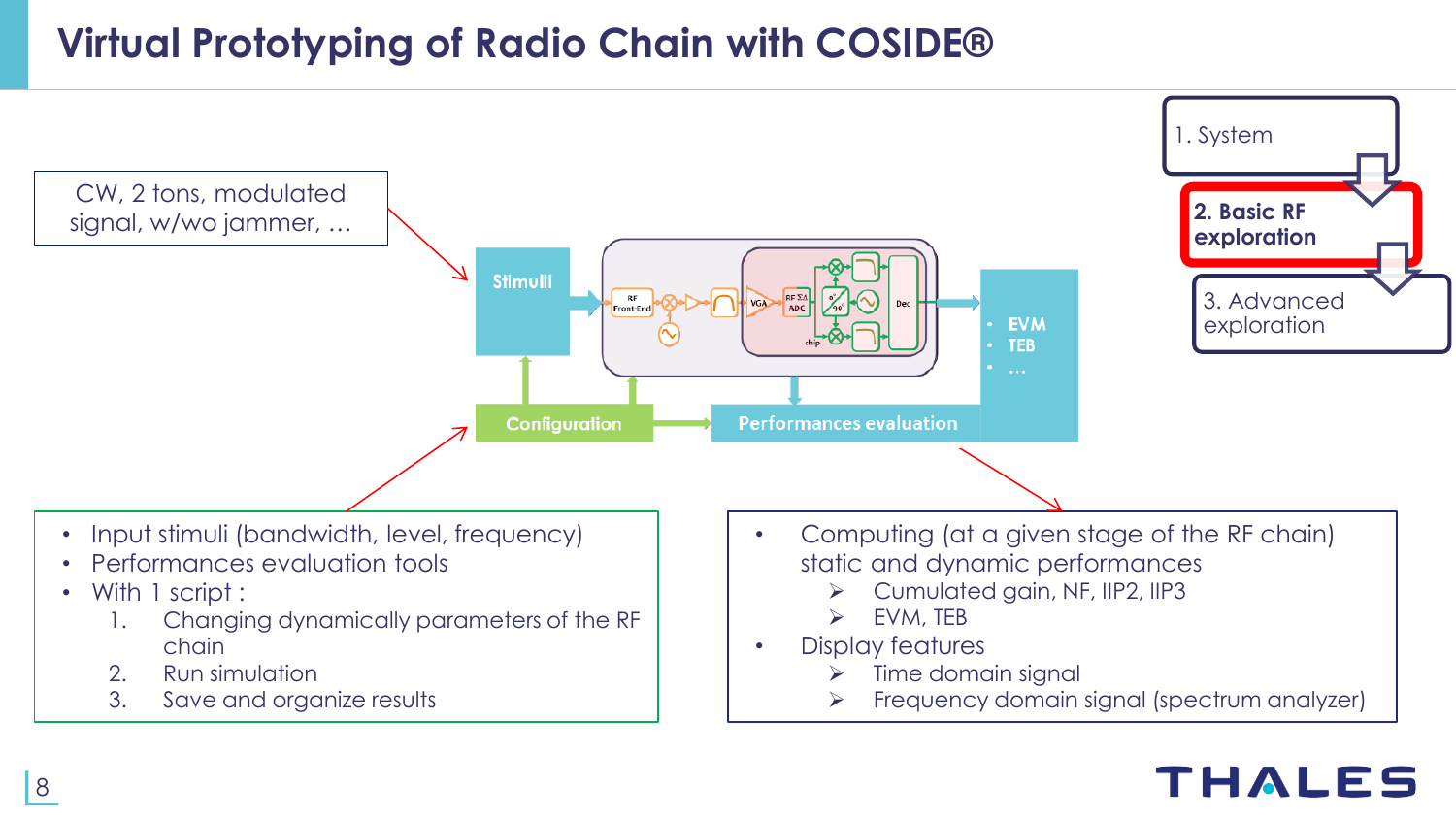#### **Virtual Prototyping of Radio Chain with COSIDE®**

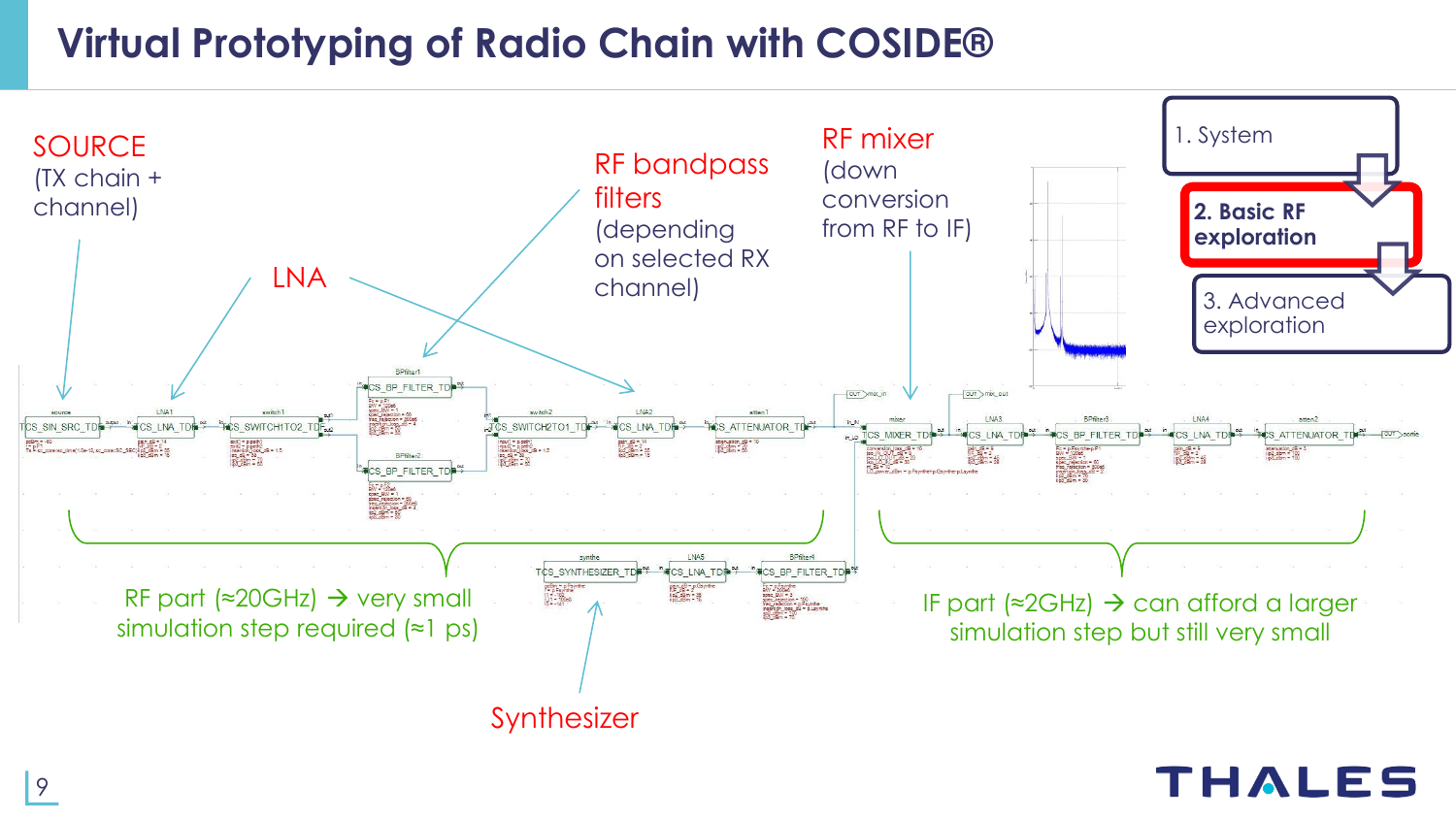# **Virtual Prototyping of Radio Chain with COSIDE®**





#### **Level 3 (Advanced exploration)**:

- $\triangleright$  Whole chain with S-parameters (Integration of COTS
	- components S-parameters)
- $\triangleright$  Refine Level 2 models (additional parameters and accurate behavior)
- > Mixed between S-parameters and refine models

### THALES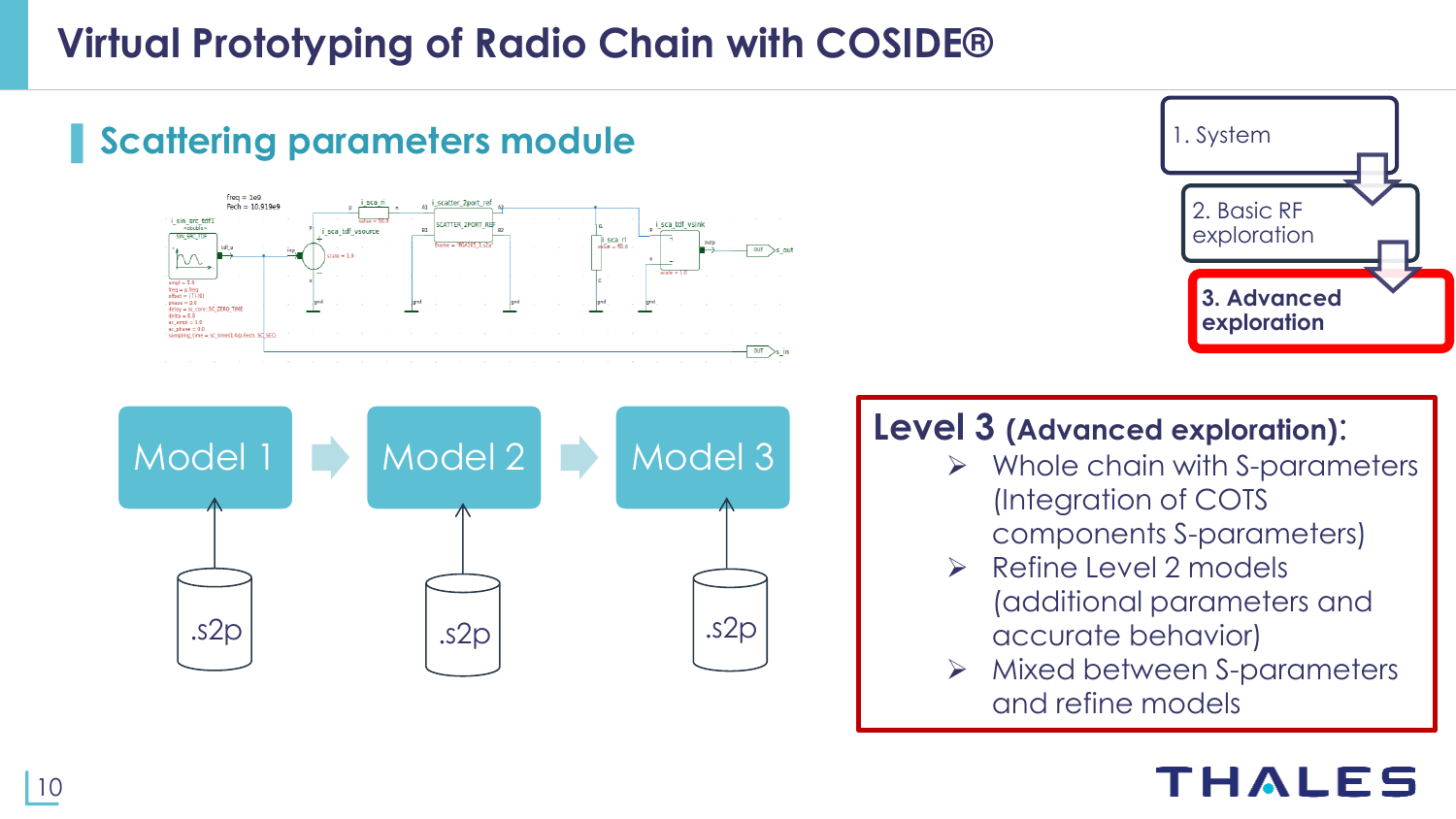#### ▌ **Benefits for THALES**

- Exploring quickly a wide range of scenario
- Find the best architecture (based on one or several criteria)
- Validate system's performances
- **>** Start integration far before RF board or ASIC conception

# ▌**Next steps for THALES**

- $\blacktriangleright$  Level 1 simulation
- **>** Level 2 simulation with Envelope representation & coupling with Matlab
- level 3 with more accurate models